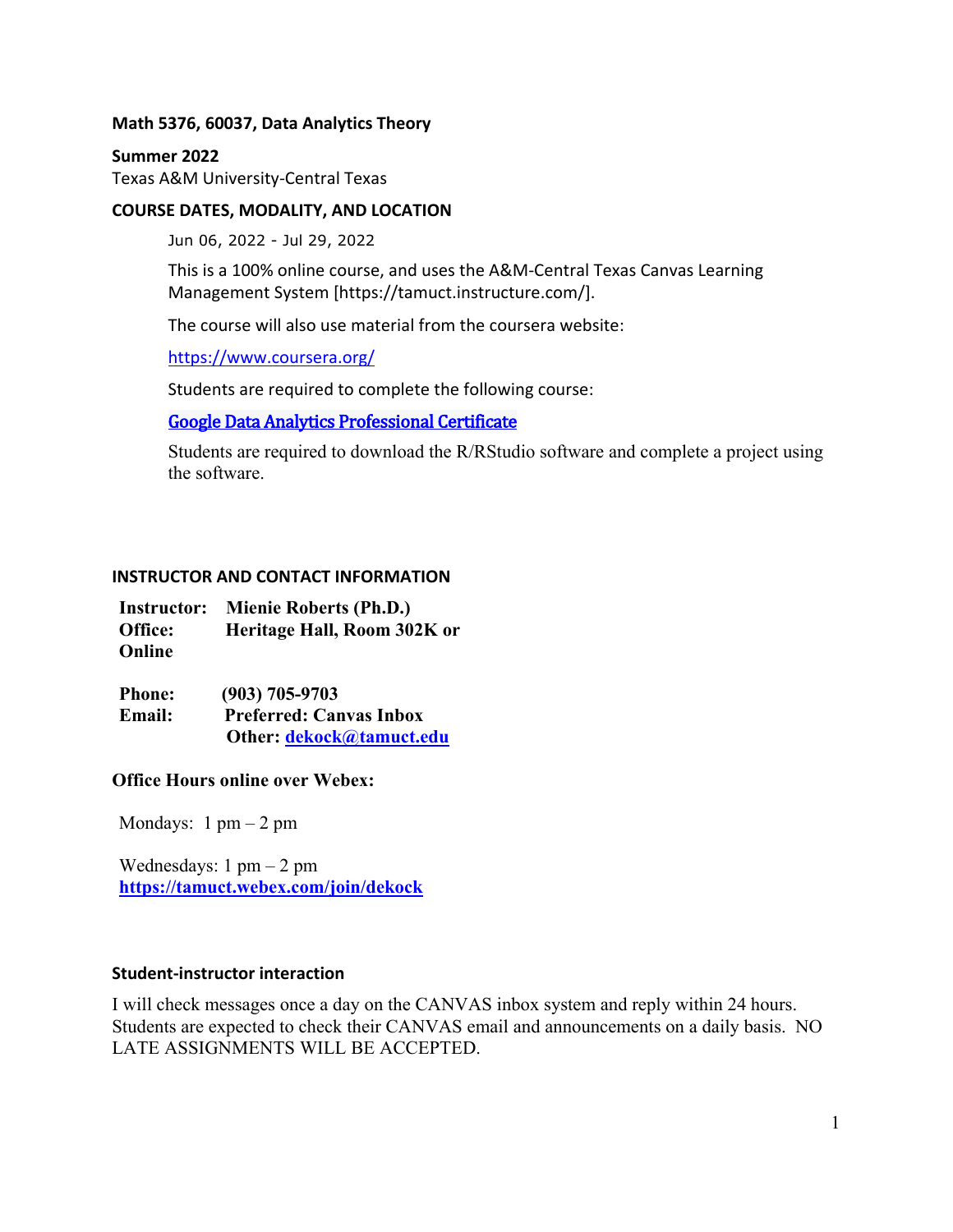## **Emergency Warning System for Texas A&M University-Central Texas**

**SAFEZONE.** SafeZone provides a public safety application that gives you the ability to call for help with the push of a button. It also provides Texas A&M University-Central Texas the ability to communicate emergency information quickly via push notifications, email, and text messages. All students automatically receive email and text messages via their myCT accounts.

Downloading SafeZone allows access to push notifications and enables you to connect directly for help through the app.

You can download SafeZone from the app store and use your myCT credentials to log in. If you would like more information, you can visit the [SafeZone](http://www.safezoneapp.com/) website [www.safezoneapp.com].

To register SafeZone on your phone, please follow these 3 easy steps*:*

- 1. Download the SafeZone App from your phone store using the link below:
	- o [iPhone/iPad:](https://apps.apple.com/app/safezone/id533054756) [https://apps.apple.com/app/safezone/id533054756]
	- o [Android Phone / Tablet](https://play.google.com/store/apps/details?id=com.criticalarc.safezoneapp)

[https://play.google.com/store/apps/details?id=com.criticalarc.safezoneapp]

- 2. Launch the app and enter your myCT email address (e.g. {name}@tamuct.edu)
- 3. Complete your profile and accept the terms of service

### **COURSE INFORMATION**

### **Course Overview and description**

Every day, the amount of data out there gets bigger and bigger. So the ability to interpret it effectively is more important than ever before. Data analytics is becoming one of the fastest-growing and most rewarding career choices in the world. In the next decade, the demand for business analytics skills will probably be higher than the demand for any other career (10.9% vs. 5.2%) (Source: Bureau of Labor Statistics). All kinds of companies all over the world need qualified data analysts to solve problems and help them make the best possible business decisions. And right now, fifty-nine percent of companies have plans to add even more positions requiring data analysis skills (Source: SHRM). By the time you are done with this class, you will be well-prepared to make smart, strategic, data-driven recommendations for organizations in all kinds of industries. You will also learn the mathematical theory that supports the concepts covered. The software includes R/RStudio.

### **Course Objective or Goal Student Learning Outcomes**

- 1. **Introducing data analytics:** Data helps us make decisions, in everyday life and in business. In this first part of the course, you will learn how data analysts use tools of their trade to inform those decisions. You will also get to know more about this course and the overall program expectations.
- 2. **Thinking analytically:** Data analysts balance many different roles in their work. In this part of the course, you will learn about some of these roles and the key skills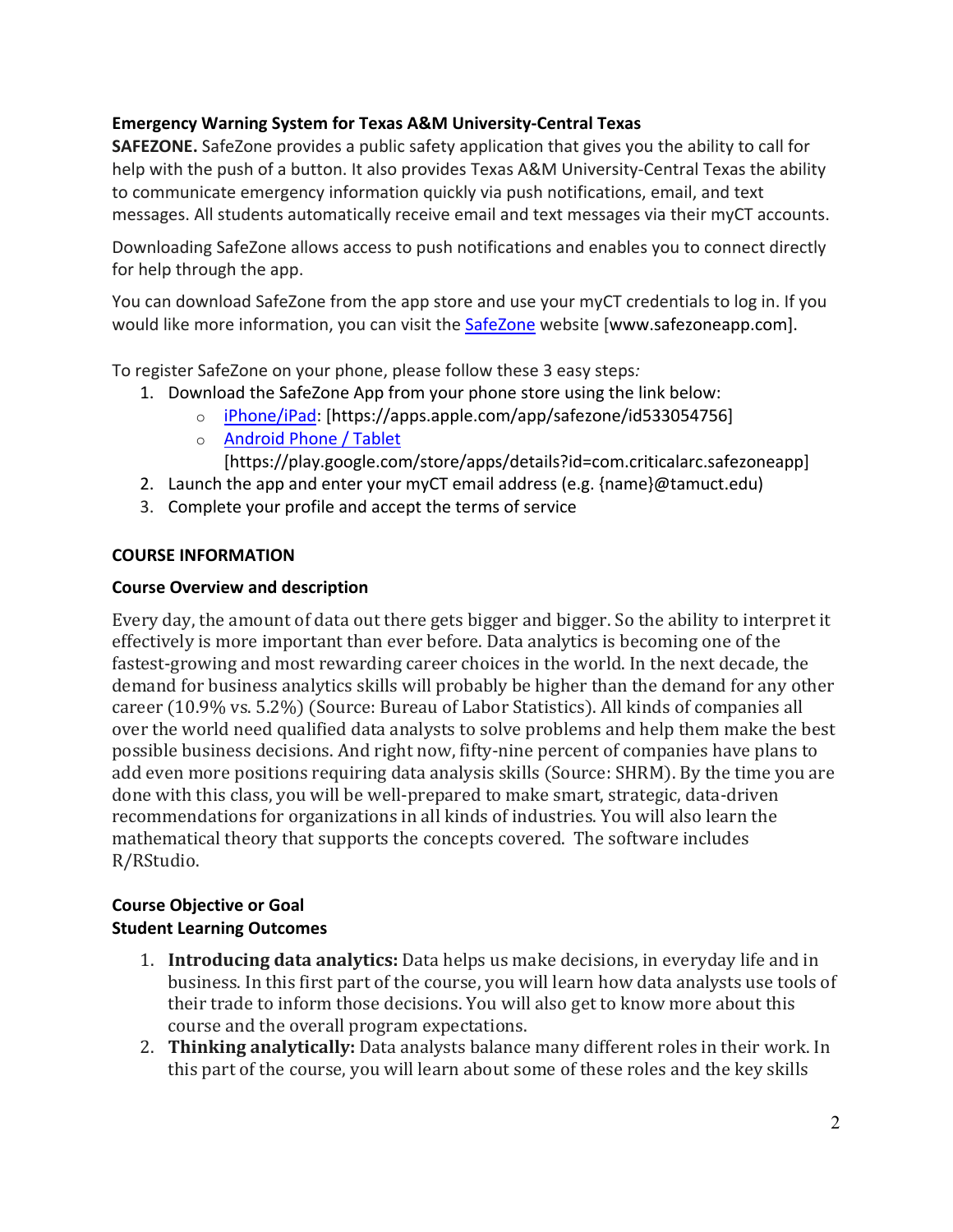that are required. You will also explore analytical thinking and how it relates to data-driven decision making.

- 3. **Exploring the wonderful world of data:** Data has its own life cycle, and data analysts use an analysis process that cuts across and leverages this life cycle. In this part of the course, you will learn about the data life cycle and data analysis process. They are both relevant to your work in this program and on the job as a future data analyst. You will be introduced to applications that help guide data through the data analysis process.
- 4. **Setting up a data toolbox:** Spreadsheets, query languages, and data visualization tools are all a big part of a data analyst's job. In this part of the course, you will learn the basic concepts to use them for data analysis. You will understand how they work through examples provided.
- 5. **Discovering data career possibilities:** All kinds of businesses value the work that data analysts do. In this part of the course, you will examine different types of businesses and the jobs and tasks that analysts do for them. You will also learn how a Google Data Analytics Certificate will help you meet many of the requirements for a position with these organizations.
- 6. **Completing the Course Challenge:** At the end of this course, you will be able to put everything you have learned into perspective with the Course Challenge. The Course Challenge will ask you questions about the main concepts you have learned and then give you an opportunity to apply those concepts in two scenarios.

## **Required Reading and Textbook(s)**

Students are required to complete the following course:

### [Google Data Analytics Professional Certificate](https://www.coursera.org/professional-certificates/google-data-analytics)

Students are required to download the R/RStudio software and complete a project using the software.

The rest of the assignments will be available on Canvas.

Students are required to download the Tableau Public application and R/RStudio software

Students will have to complete projects taken from the website:

[https://nebigdatahub.org](https://nebigdatahub.org/)

### **Students are required to register for the COURSE REQUIREMENTS**

Course Requirements:

Complete the Google Data Analytics Professional certificate (700 points)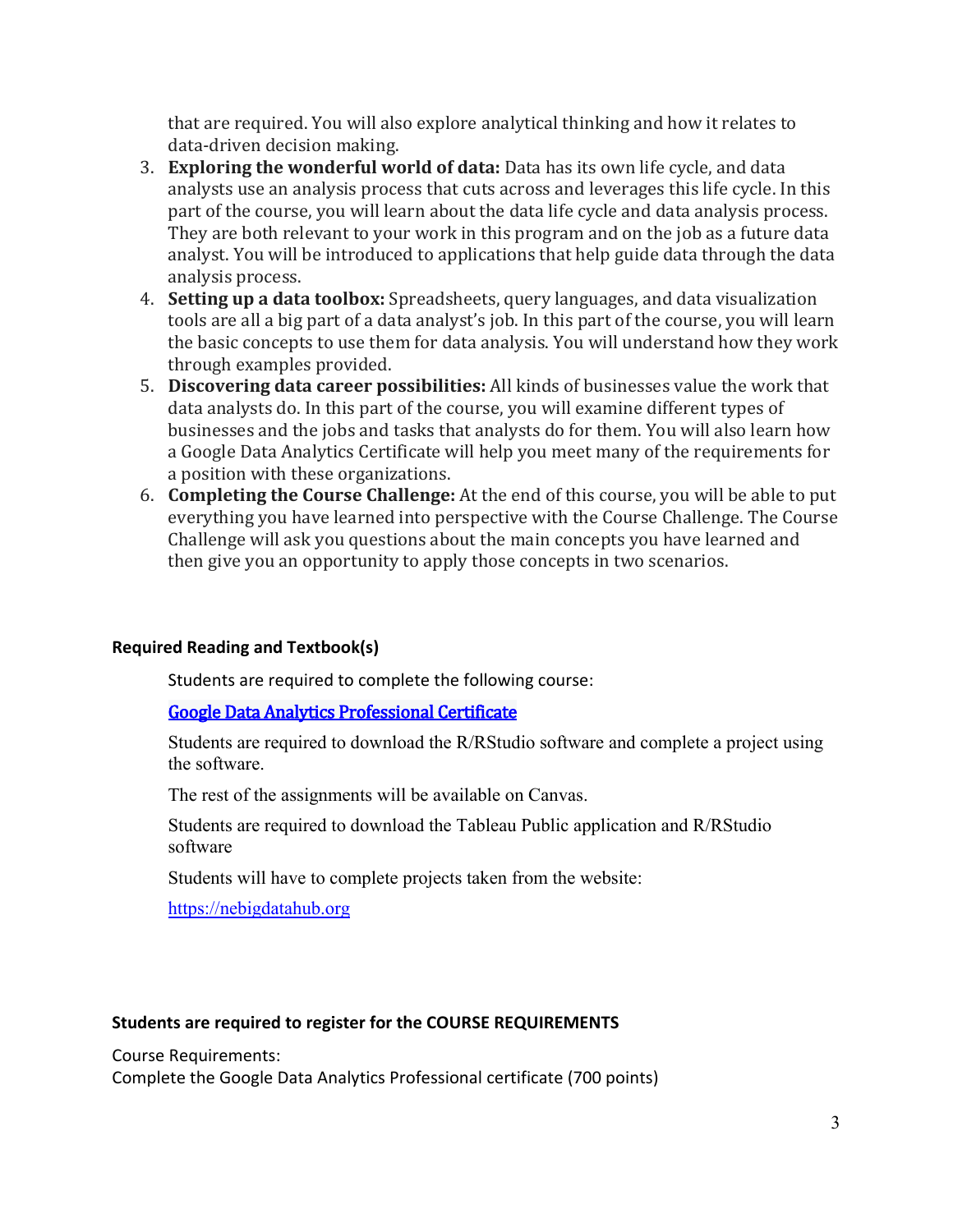2 Projects (100 x 2) 2 Quizzes (50 x 2) Total: 1000 points.

## **Grading Criteria Rubric and Conversion Posting of Grades**

Grades will be available on the Canvas Gradebook. **Grading Policies**

No late assignment will be accepted.

90-100 A<br>80-89 B 80-89 70-79 C 60-69 D Below 60 F

### **COURSE OUTLINE AND CALENDAR**

#### **Complete Course Calendar**

|        | <b>Monday</b>                                                                                   | Tuesday                | Wednesday             | Thursday                               |
|--------|-------------------------------------------------------------------------------------------------|------------------------|-----------------------|----------------------------------------|
| Week 1 | June 6 <sup>th</sup><br><b>Complete the</b><br>following<br>course:<br>Data, data<br>everywhere | June 7th <sup>th</sup> | June 8 <sup>th</sup>  | June 9 <sup>th</sup><br>Quiz 1 due     |
| Week 2 | June 13th                                                                                       | June 14th              | June 15 <sup>th</sup> | June 16 <sup>th</sup>                  |
| Week 3 | June 20th                                                                                       | June 21st              | June 22nd             | June 23rd<br>Quiz 2 due                |
| Week 4 | June 27 <sup>th</sup>                                                                           | June 28 <sup>th</sup>  | June 29th             | June 30 <sup>th</sup><br>Project 1 due |
| Week 5 | July 4 <sup>th</sup><br><b>No class</b>                                                         | July 5 <sup>th</sup>   | July 6 <sup>th</sup>  | July 7 <sup>th</sup>                   |
| Week 6 | July 11 <sup>th</sup>                                                                           | July 12th              | July 13th             | July 14th<br>Project 2 due             |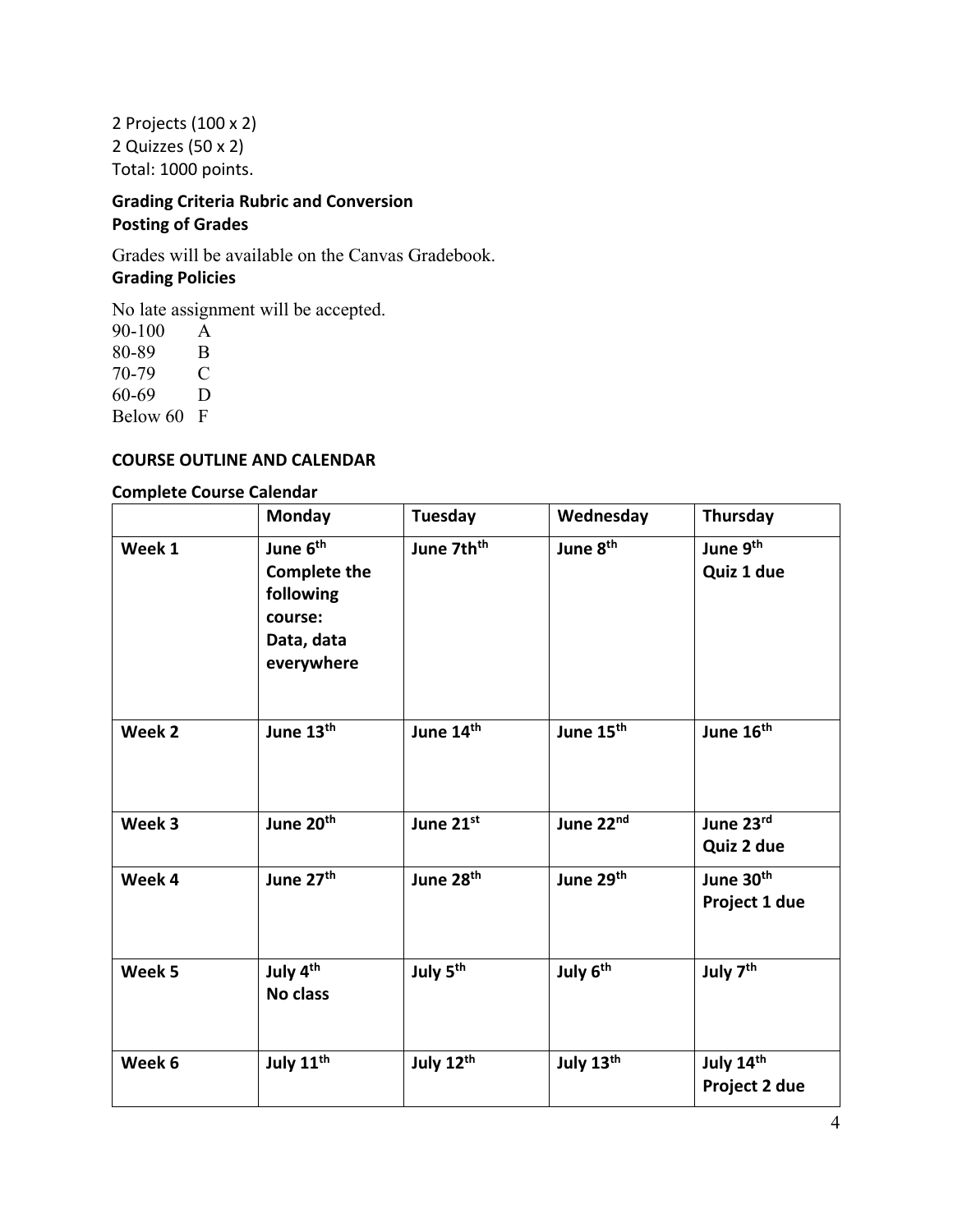| Week 7 | July 18 <sup>th</sup>                                | July 19th             | July 20 <sup>th</sup> | July 21st             |
|--------|------------------------------------------------------|-----------------------|-----------------------|-----------------------|
| Week 8 | July 25 <sup>th</sup><br>Coursera<br>certificate due | July 26 <sup>th</sup> | July 27 <sup>th</sup> | July 28 <sup>th</sup> |
|        |                                                      |                       |                       |                       |

### **Important University Dates**

*<https://www.tamuct.edu/registrar/academic-calendar.html>*

### **TECHNOLOGY REQUIREMENTS AND SUPPORT**

Student needs

- A computer and R/RStudio software.
- Students are required to download the Tableau Public application <https://public.tableau.com/en-us/s/download/thanks>
- Internet connection for meetings on webex (with audio) <https://tamuct.webex.com/join/dekock>
- Internet connection to access the websites: [www.coursera.org](http://www.coursera.org/) <https://nebigdatahub.org/about/>

This course will use the A&M-Central Texas Instructure Canvas learning management system. **We strongly recommend the latest versions of Chrome or Firefox browsers. Canvas no longer supports any version of Internet Explorer.**

Logon to A&M-Central Texas Canvas [https://tamuct.instructure.com/] or access Canvas through the TAMUCT Online link in myCT [https://tamuct.onecampus.com/]. You will log in through our Microsoft portal.

Username: Your MyCT email address. Password: Your MyCT password

### **Canvas Support**

Use the Canvas Help link, located at the bottom of the left-hand menu, for issues with Canvas. You can select "Chat with Canvas Support," submit a support request through "Report a Problem," or call the Canvas support line: 1-844-757-0953.

For issues related to course content and requirements, contact your instructor.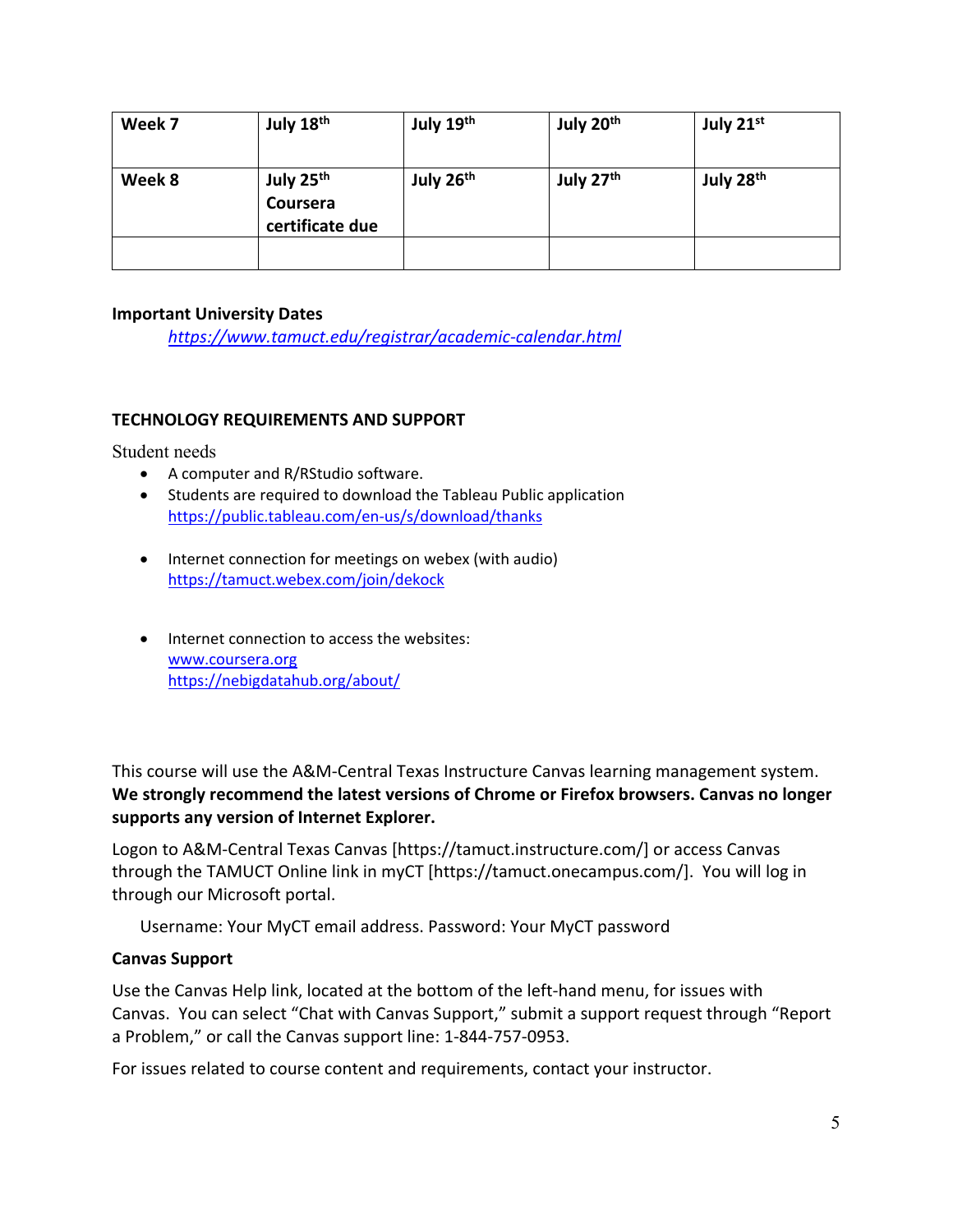### **Online Proctored Testing**

A&M-Central Texas uses Proctorio for online identity verification and proctored testing. This service is provided at no direct cost to students. If the course requires identity verification or proctored testing, the technology requirements are: Any computer meeting the minimum computing requirements, plus web camera, speaker, and microphone (or headset). Proctorio also requires the Chrome web browser with their custom plug in.

## **Other Technology Support**

For log-in problems, students should contact Help Desk Central, 24 hours a day, 7 days a week

Email: [helpdesk@tamu.edu](mailto:helpdesk@tamu.edu) Phone: (254) 519-5466 [Web Chat:](http://hdc.tamu.edu/) [http://hdc.tamu.edu] *Please let the support technician know you are an A&M-Central Texas student.*

# **UNIVERSITY RESOURCES, PROCEDURES, AND GUIDELINES**

## **Drop Policy**

If you discover that you need to drop this class, you must complete the [Drop Request](https://federation.ngwebsolutions.com/sp/startSSO.ping?PartnerIdpId=https://eis-prod.ec.tamuct.edu:443/samlsso&SpSessionAuthnAdapterId=tamuctDF&TargetResource=https%3a%2f%2fdynamicforms.ngwebsolutions.com%2fSubmit%2fStart%2f53b8369e-0502-4f36-be43-f02a4202f612) Dynamic Form through Warrior Web.

[https://federation.ngwebsolutions.com/sp/startSSO.ping?PartnerIdpId=https://eisprod.ec.tamuct.edu:443/samlsso&SpSessionAuthnAdapterId=tamuctDF&TargetResource=https%3a %2f%2fdynamicforms.ngwebsolutions.com%2fSubmit%2fStart%2f53b8369e-0502-4f36-be43 f02a4202f612].

Faculty cannot drop students; this is always the responsibility of the student. The Registrar's Office will provide a deadline on the Academic Calendar for which the form must be completed. Once you submit the completed form to the Registrar's Office, you must go into Warrior Web and confirm that you are no longer enrolled. If you still show as enrolled, FOLLOW-UP with the Registrar's Office immediately. You are to attend class until the procedure is complete to avoid penalty for absence. Should you miss the drop deadline or fail to follow the procedure, you will receive an F in the course, which may affect your financial aid and/or VA educational benefits.

## **Academic Integrity**

Texas A&M University-Central Texas values the integrity of the academic enterprise and strives for the highest standards of academic conduct. A&M-Central Texas expects its students, faculty, and staff to support the adherence to high standards of personal and scholarly conduct to preserve the honor and integrity of the creative community. Any deviation by students from this expectation may result in a failing grade for the assignment and potentially a failing grade for the course. All academic misconduct concerns will be referred to the Office of Student Conduct. When in doubt on collaboration, citation, or any issue, please contact your instructor before taking a course of action.

For more [information](https://nam04.safelinks.protection.outlook.com/?url=https%3A%2F%2Fwww.tamuct.edu%2Fstudent-affairs%2Fstudent-conduct.html&data=04%7C01%7Clisa.bunkowski%40tamuct.edu%7Ccfb6e486f24745f53e1a08d910055cb2%7C9eed4e3000f744849ff193ad8005acec%7C0%7C0%7C637558437485252160%7CUnknown%7CTWFpbGZsb3d8eyJWIjoiMC4wLjAwMDAiLCJQIjoiV2luMzIiLCJBTiI6Ik1haWwiLCJXVCI6Mn0%3D%7C1000&sdata=yjftDEVHvLX%2FhM%2FcFU0B99krV1RgEWR%2BJ%2BhvtoR6TYk%3D&reserved=0) regarding the Student Conduct process, [https://www.tamuct.edu/student-affairs/student-conduct.html].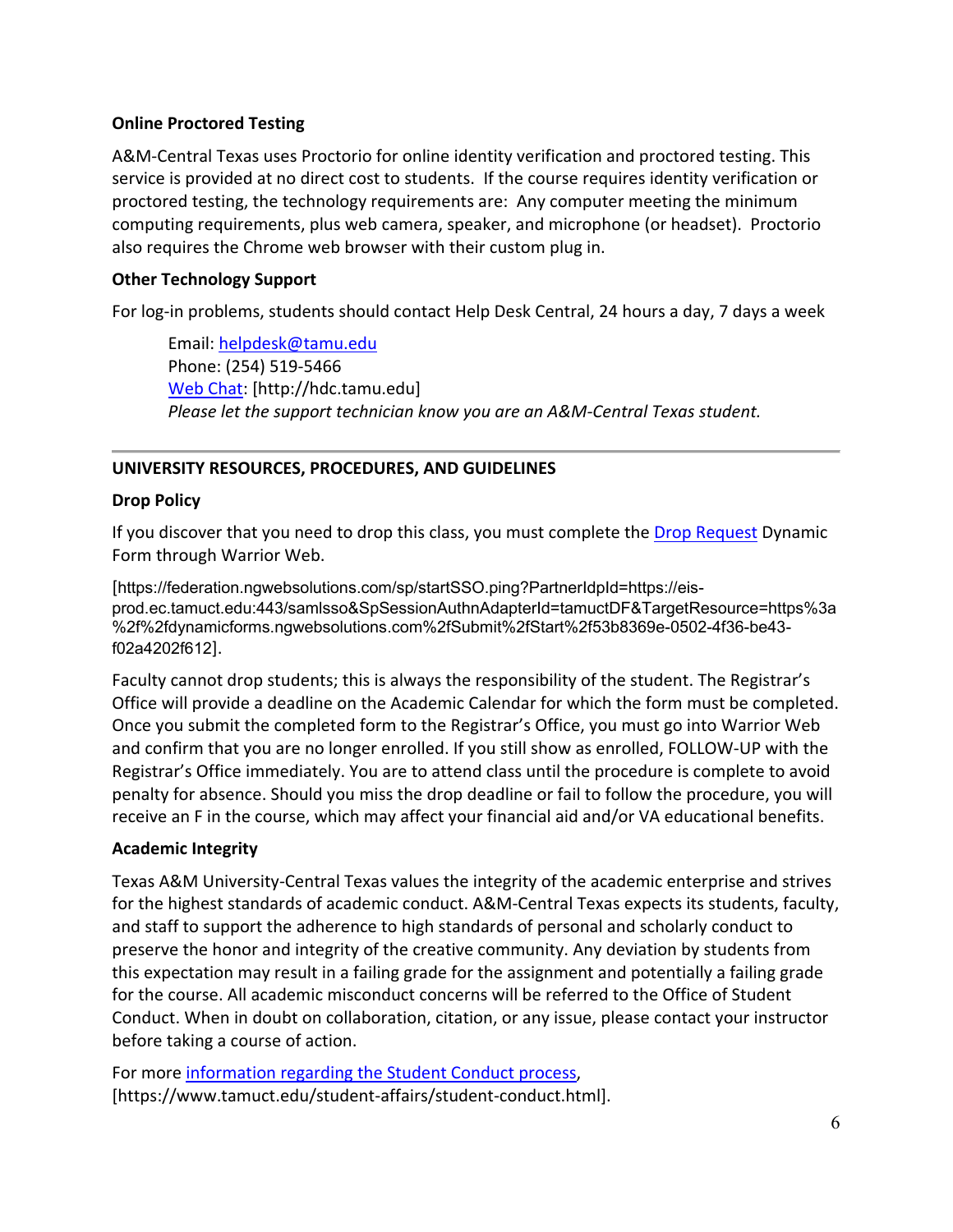If you know of potential honor violations by other students, you may [submit](https://nam04.safelinks.protection.outlook.com/?url=https%3A%2F%2Fcm.maxient.com%2Freportingform.php%3FTAMUCentralTexas%26layout_id%3D0&data=04%7C01%7Clisa.bunkowski%40tamuct.edu%7Ccfb6e486f24745f53e1a08d910055cb2%7C9eed4e3000f744849ff193ad8005acec%7C0%7C0%7C637558437485262157%7CUnknown%7CTWFpbGZsb3d8eyJWIjoiMC4wLjAwMDAiLCJQIjoiV2luMzIiLCJBTiI6Ik1haWwiLCJXVCI6Mn0%3D%7C1000&sdata=CXGkOa6uPDPX1IMZ87z3aZDq2n91xfHKu4MMS43Ejjk%3D&reserved=0) a report, [https://cm.maxient.com/reportingform.php?TAMUCentralTexas&layout\_id=0].

## **Academic Accommodations**

At Texas A&M University-Central Texas, we value an inclusive learning environment where every student has an equal chance to succeed and has the right to a barrier-free education. The Warrior Center for Student Success, Equity and Inclusion is responsible for ensuring that students with a disability receive equal access to the university's programs, services and activities. If you believe you have a disability requiring reasonable accommodations, please contact the Office of Access and Inclusion, WH-212; or call (254) 501-5836. Any information you provide is private and confidential and will be treated as such.

For more information, please visit our [Access & Inclusion](https://tamuct.instructure.com/courses/717) Canvas page (log-in required) [https://tamuct.instructure.com/courses/717]

# **Important information for Pregnant and/or Parenting Students**

Texas A&M University-Central Texas supports students who are pregnant and/or parenting. In accordance with requirements of Title IX and related guidance from US Department of Education's Office of Civil Rights, the Dean of Student Affairs' Office can assist students who are pregnant and/or parenting in seeking accommodations related to pregnancy and/or parenting. Students should seek out assistance as early in the pregnancy as possible. For more information, please visit [Student Affairs](https://www.tamuct.edu/student-affairs/pregnant-and-parenting-students.html) [https://www.tamuct.edu/student-affairs/pregnantand-parenting-students.html]. Students may also contact the institution's Title IX Coordinator. If you would like to read more about these [requirements and guidelines](http://www2.ed.gov/about/offices/list/ocr/docs/pregnancy.pdf) online, please visit the website [http://www2.ed.gov/about/offices/list/ocr/docs/pregnancy.pdf].

Title IX of the Education Amendments Act of 1972 prohibits discrimination on the basis of sex and gender–including pregnancy, parenting, and all related conditions. A&M-Central Texas is able to provide flexible and individualized reasonable accommodation to pregnant and parenting students. All pregnant and parenting students should contact the Associate Dean in the Division of Student Affairs at (254) 501-5909 to seek out assistance. Students may also contact the University's Title IX Coordinator.

# **Tutoring**

Tutoring is available to all A&M-Central Texas students, both virtually and in-person. Student success coaching is available online upon request.

If you have a question, are interested in becoming a tutor, or in need of success coaching contact the Warrior Center for Student Success, Equity and Inclusion at (254) 501-5836, visit the Warrior Center at 212 Warrior Hall, or by emailing [WarriorCenter@tamuct.edu.](mailto:WarriorCenter@tamuct.edu)

To schedule tutoring sessions and view tutor availability, please visit Tutor [Matching](https://tutormatchingservice.com/TAMUCT) [Services](https://tutormatchingservice.com/TAMUCT) [https://tutormatchingservice.com/TAMUCT] or visit the Tutoring Center in 111 Warrior Hall.

Chat live with a remote tutor 24/7 for almost any subject from on your computer! Tutor.com is an online tutoring platform that enables A&M-Central Texas students to log in and receive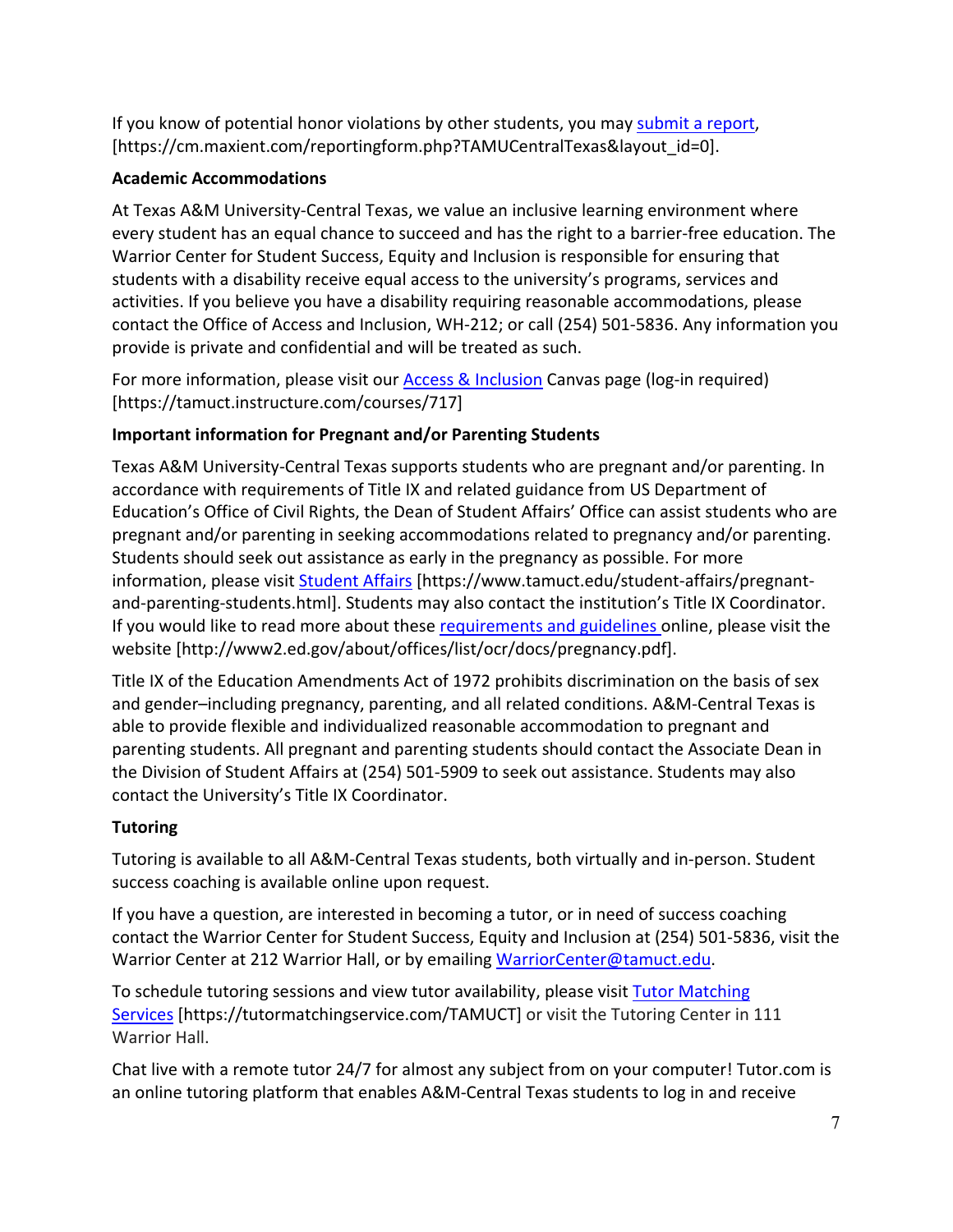online tutoring support at no additional cost. This tool provides tutoring in over 40 subject areas except writing support. Access Tutor.com through Canvas.

## **University Writing Center**

Located in Warrior Hall 416, the University Writing Center (UWC) at Texas A&M University– Central Texas (A&M–Central Texas) is a free service open to all A&M–Central Texas students. For the Summer 2022 semester, the hours of operation are from 10:00 a.m.-4:00 p.m. Monday thru Thursday in Warrior Hall 416 (with online tutoring available every hour as well) with satellite hours available online only Monday thru Thursday from 6:00-9:00 p.m. and most Saturdays from 12:00-3:00 p.m.

Tutors are prepared to help writers of all levels and abilities at any stage of the writing process. While tutors will not write, edit, or grade papers, they will assist students in developing more effective composing practices. By providing a practice audience for students' ideas and writing, our tutors highlight the ways in which they read and interpret students' texts, offering guidance and support throughout the various stages of the writing process. In addition, students may work independently in the UWC by checking out a laptop that runs the Microsoft Office suite and connects to WIFI, or by consulting our resources on writing, including all of the relevant style guides. Whether you need help brainstorming ideas, organizing an essay, proofreading, understanding proper citation practices, or just want a quiet place to work, the UWC is here to help!

Students may arrange a one-to-one session with a trained and experienced writing tutor by making an appointment via [WCOnline](https://tamuct.mywconline.com/) at [https://tamuct.mywconline.com/]. In addition, you can email Dr. Bruce Bowles Jr. at bruce.bowles@tamuct.edu if you have any questions about the UWC, need any assistance with scheduling, or would like to schedule a recurring appointment with your favorite tutor.

# **University Library**

The University Library provides many services in support of research across campus and at a distance. We offer over 200 electronic databases containing approximately 400,000 eBooks and 82,000 journals, in addition to the 96,000 items in our print collection, which can be mailed to students who live more than 50 miles from campus. Research guides for each subject taught at A&M-Central Texas are available through our website to help students navigate these resources. On campus, the library offers technology including cameras, laptops, microphones, webcams, and digital sound recorders.

Research assistance from a librarian is also available 24 hours a day through our online chat service, and at the reference desk when the library is open. Research sessions can be scheduled for more comprehensive assistance, and may take place virtually through WebEx, Microsoft Teams or in-person at the library. Schedule an [appointment](https://nam04.safelinks.protection.outlook.com/?url=https%3A%2F%2Ftamuct.libcal.com%2Fappointments%2F%3Fg%3D6956&data=04%7C01%7Clisa.bunkowski%40tamuct.edu%7Cde2c07d9f5804f09518008d9ab7ba6ff%7C9eed4e3000f744849ff193ad8005acec%7C0%7C0%7C637729369835011558%7CUnknown%7CTWFpbGZsb3d8eyJWIjoiMC4wLjAwMDAiLCJQIjoiV2luMzIiLCJBTiI6Ik1haWwiLCJXVCI6Mn0%3D%7C3000&sdata=KhtjgRSAw9aq%2FoBsB6wyu8b7PSuGN5EGPypzr3Ty2No%3D&reserved=0)

[here](https://nam04.safelinks.protection.outlook.com/?url=https%3A%2F%2Ftamuct.libcal.com%2Fappointments%2F%3Fg%3D6956&data=04%7C01%7Clisa.bunkowski%40tamuct.edu%7Cde2c07d9f5804f09518008d9ab7ba6ff%7C9eed4e3000f744849ff193ad8005acec%7C0%7C0%7C637729369835011558%7CUnknown%7CTWFpbGZsb3d8eyJWIjoiMC4wLjAwMDAiLCJQIjoiV2luMzIiLCJBTiI6Ik1haWwiLCJXVCI6Mn0%3D%7C3000&sdata=KhtjgRSAw9aq%2FoBsB6wyu8b7PSuGN5EGPypzr3Ty2No%3D&reserved=0) [https://tamuct.libcal.com/appointments/?g=6956]. Assistance may cover many topics, including how to find articles in peer-reviewed journals, how to cite resources, and how to piece together research for written assignments.

Our 27,000-square-foot facility on the A&M-Central Texas main campus includes student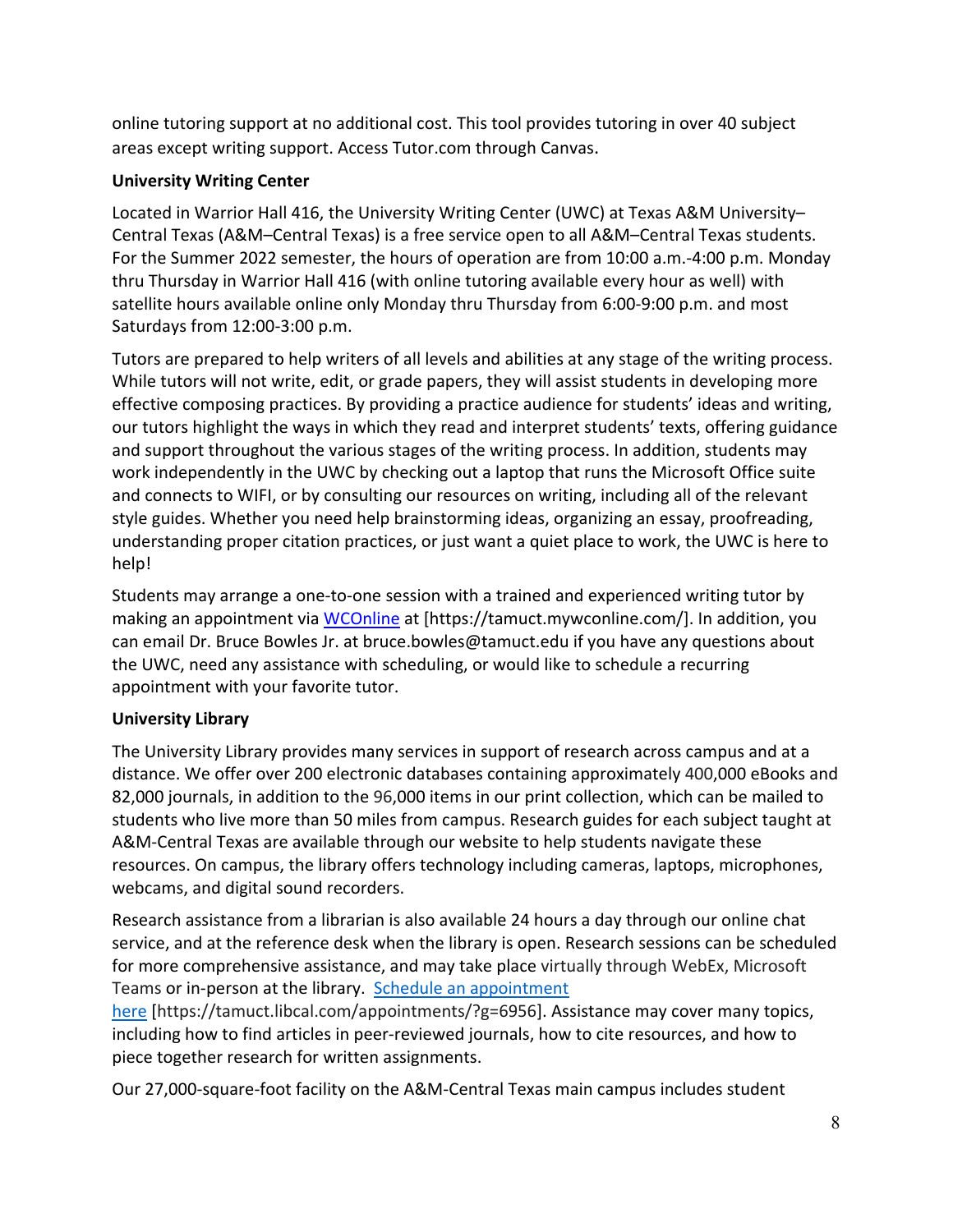lounges, private study rooms, group work spaces, computer labs, family areas suitable for all ages, and many other features. Services such as interlibrary loan, TexShare, binding, and laminating are available. The library frequently offers workshops, tours, readings, and other events. For more information, please visit our Library [website](https://nam04.safelinks.protection.outlook.com/?url=https%3A%2F%2Ftamuct.libguides.com%2Findex&data=04%7C01%7Clisa.bunkowski%40tamuct.edu%7C7d8489e8839a4915335f08d916f067f2%7C9eed4e3000f744849ff193ad8005acec%7C0%7C0%7C637566044056484222%7CUnknown%7CTWFpbGZsb3d8eyJWIjoiMC4wLjAwMDAiLCJQIjoiV2luMzIiLCJBTiI6Ik1haWwiLCJXVCI6Mn0%3D%7C1000&sdata=2R755V6rcIyedGrd4Os5rkgn1PvhHKU3kUV1vBKiHFo%3D&reserved=0)

[http://tamuct.libguides.com/index].

## **OPTIONAL POLICY STATEMENTS**

## **A Note about Sexual Violence at A&M-Central Texas**

Sexual violence is a serious safety, social justice, and public health issue. The university offers support for anyone struggling with these issues. University faculty are mandated reporters, so if someone discloses that they were sexually assaulted (or a victim of Domestic/Dating Violence or Stalking) while a student at TAMUCT, faculty members are required to inform the Title IX Office. If you want to discuss any of these issues confidentially, you can do so through Student Wellness and Counseling (254-501-5955) located on the second floor of Warrior Hall (207L).

Sexual violence can occur on our campus because predators often feel emboldened, and victims often feel silenced or shamed. It is incumbent on ALL of us to find ways to actively create environments that tell predators we don't agree with their behaviors and tell survivors we will support them. Your actions matter. Don't be a bystander; be an agent of change. For additional information on campus policy and resources visit the [Title IX webpage](https://www.tamuct.edu/compliance/titleix.html) [\[https://www.tamuct.edu/compliance/titleix.html\]](https://www.tamuct.edu/compliance/titleix.html).

## **Behavioral Intervention**

Texas A&M University-Central Texas cares about the safety, health, and well-being of its students, faculty, staff, and community. If you are aware of individuals for whom you have a concern, please make a referral to the Behavioral Intervention Team. Referring your concern shows you care. You can complete the [referral](https://cm.maxient.com/reportingform.php?TAMUCentralTexas&layout_id=2) online

[https://cm.maxient.com/reportingform.php?TAMUCentralTexas&layout\_id=2].

Anonymous referrals are accepted. Please see the [Behavioral Intervention Team](https://www.tamuct.edu/bit) website for more information [https://www.tamuct.edu/bit]. If a person's behavior poses an imminent threat to you or another, contact 911 or A&M-Central Texas University Police at 254-501-5805.

# **OTHER POLICIES**

No late assignments will be accepted in this class. **Copyright Notice**

Students should assume that all course material is copyrighted by the respective author(s). Reproduction of course material is prohibited without consent by the author and/or course instructor. Violation of copyright is against the law and Texas A&M University-Central Texas' Code of Academic Honesty. All alleged violations will be reported to the Office of Student Conduct.

Copyright. (*2022*) by (*Dr. Mienie Roberts*) at Texas A&M University-Central Texas,